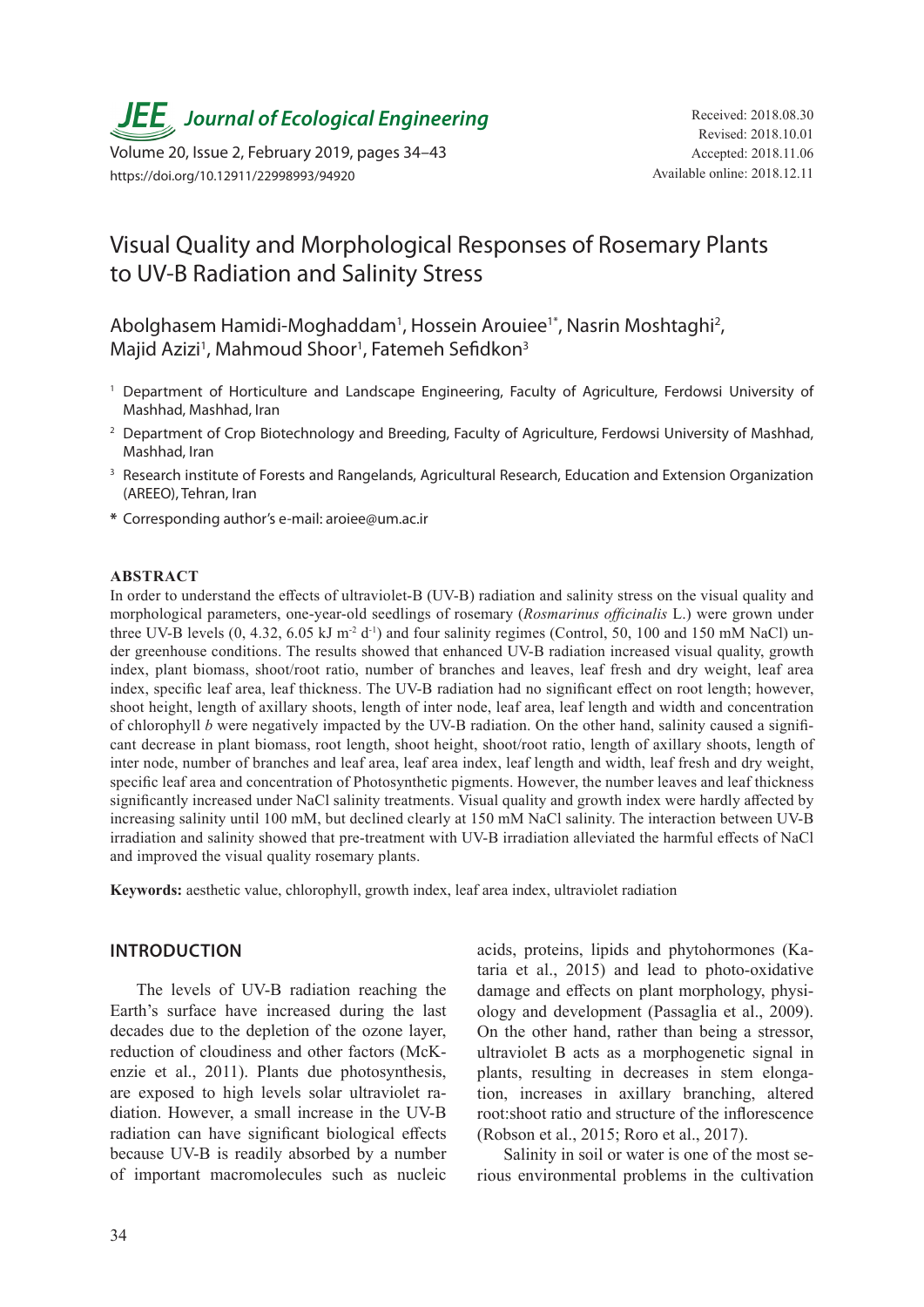of ornamental plants in urban areas, especially in the arid and semiarid regions of the world where potable water supply is limited (Salachna and Piechocki, 2016). Therefore, non-potable water may play an important role for landscape irrigation (Niu and Rodriguez., 2007). It is well-known that high salt concentration in the soil causes water deficit, toxicity of salt ions, nutrient imbalance, membrane damage, altered levels of growth regulators, enzymatic inhibition, etc. Particularly, in landscape plants, salinity caused foliar damage (Niu and Cabrera, 2010) which could lead to a reduction in the plant visual quality (Mahajan and Tuteja, 2005; pessarakli, 2010). On the other hand, salinity stress in some cases has favorable effects on crop yield and quality in some floricultural crops (Niu and Rodriguez, 2007) because for ornamental plants, maximum growth is often undesirable and the aesthetic value is more important (Niu and Rodriguez., 2007; Salachna and Piechocki, 2016). Therefore, the visual quality is an important factor for evaluation salt tolerance of landscape plants (Niu and Cabrera, 2010). However, the effect of salt stress on plants depends on the organ of the plant, developmental stage of the plant, genotypes of the plant species, as well as the intensity and duration of the stress and other environmental factors (Pessarakli, 2010).

As a sessile organism, plants have to encounter more than one stress simultaneously, such as unfavorable temperature, nutrient stress, drought, salinity, high ultraviolet radiation, etc., but the effects of these combined stresses on plants are still largely unknown. Interestingly, one possible consequence of co-occurring stress factors is that plants that are able to defend themselves facing one stress can become more resistant to other stresses. This phenomenon is called crosstolerance, showing that plants have a powerful regulatory system that allows them to adapt quickly to a changing environment. (Suzuki et al., 2012; Ben Rejeb et al., 2014). Under experimental conditions, ultraviolet radiation can lead to either increased or decreased sensitivity of plants to other environmental factors. (Dubé & Bornman, 1992; Hofmann et al., 2003). Some studies suggest that plants could benefit from cross-tolerance when salinity and ultraviolet are applied simultaneously (Fedina et al.,2003; Radyukina et al.,2012; Ouhibi et al.,2014).

Rosemary (*Rosmarinus officinalis* L.) is an evergreen, perennial, shrubby plant belonging to the Lamiaceae family that originates from the Mediterranean region. It has been widely cultivated since the ancient times as a landscape plant and potted florist's crop (Tounekti et al., 2008; Mateu-Andrés et al., 2013).

Several experiments were designed to examine the effects of the salinity stress (Alarcón et al., 2006; Kiarostami et al., 2010; Tounekti et al., 2011; Ershad Langroudi and Sedaghathoor, 2012; Hejazi Mehrizi et al., 2012; Abd El Lateef Gharib et al., 2014) and ultraviolet B radiation (Nogues and Baker, 2000; Grammatikopoulos et al., 2001; Luis et al., 2007) on rosemary plant; however, no research has been conducted on the interaction between ultraviolet B radiation and NaCl stress on visual quality and morphological parameters of rosemary plants. It can be hypothesized that the combination of these stress factors will result in cross-tolerance mechanisms in plants, compared to the effects of one of these stress factors alone. Therefore, the aim of this study was to examine whether different ultraviolet B radiation levels would affect growth of rosemary seedlings, and whether these effects would improve the visual quality and tolerance of this species to salinity.

### **MATERIALS AND METHODS**

In order to evaluate the effects of the UV-B radiation and salinity stress on visual quality and some morphological characteristics of the rosemary plant, an experiment was conducted in a split-plot arrangement in Randomized Complete Design (RCD) with four replications in the experimental greenhouse of the Department of Horticulture Sciences, Ferdowsi University of Mashhad, Iran. The experimental treatments involved UV-B irradiation in three levels (0, 4.32, 6.05 kJ m<sup>-2</sup> d<sup>-1</sup>) assigned to main plots, salinity stress in four levels (tap water as control, 50, 100 and 150 Mm NaCl) as a subplot. The UV-B radiation was provided by UV fluorescent lamps (TL 40 W/12 RS, with a peak at 313 nm; Phillips, Germany). The lamps were wrapped with 0.127 mm cellulose diacetate foil (CA), which filters radiation below 280 nm (UV-C radiation). In order to avoid photo-degradation of CA by the UV radiation, they were replaced weekly. The spectral irradiance from the lamps was determined with a UV spectro-radiometer (MSS2040, MSS-Electronic-Gmbh, Germany). In order to prevent the UV radiation contamination among plots, they were separated by polyester. One-year-old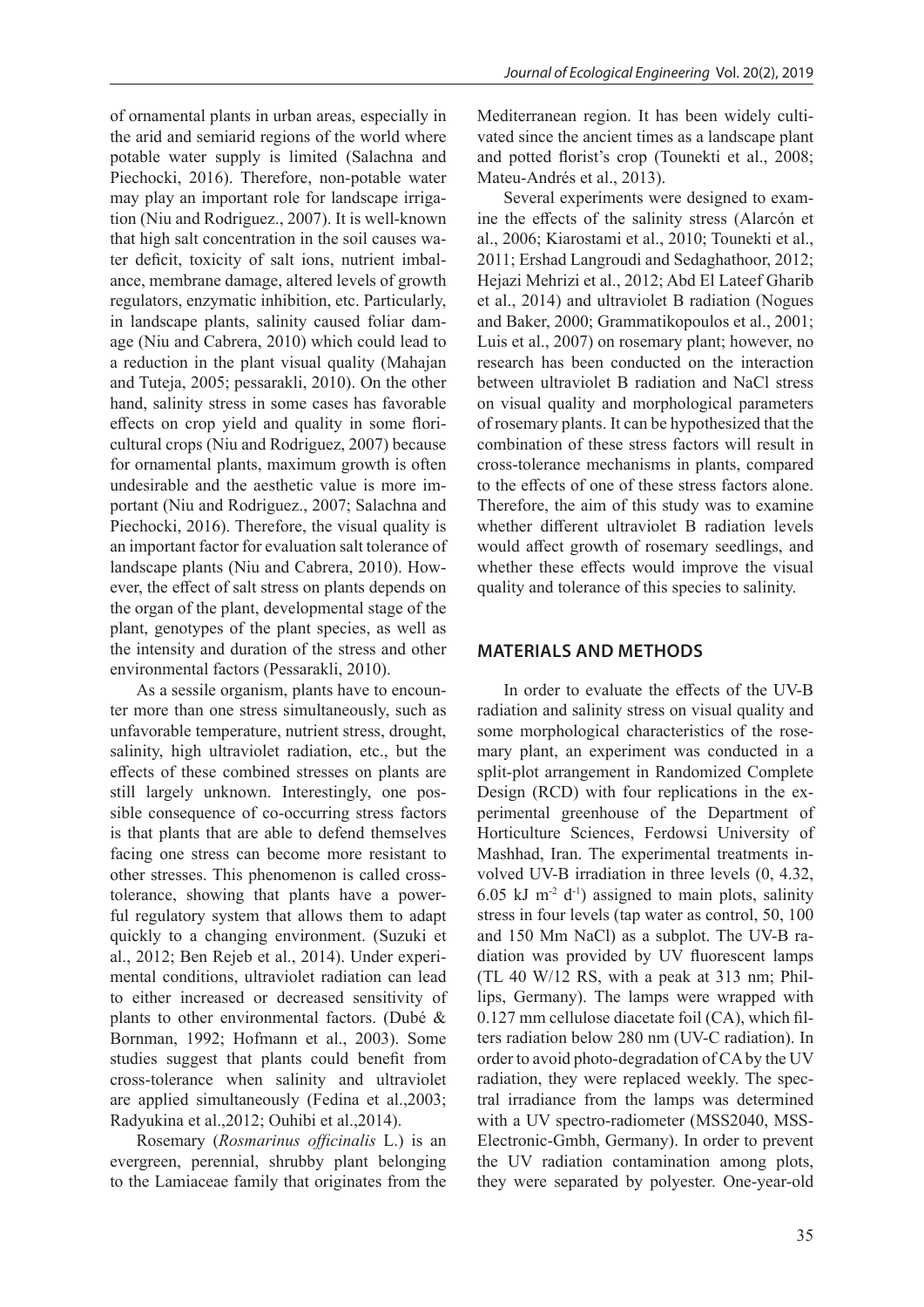rooted cuttings of *R. officinalis* were grown in 5 L plastic pots containing sand. They were watered daily with half strength Hoagland's solution. The UV-B radiation treatment started after four weeks of plant acclimation to the environmental conditions of the glasshouse, whereas the salinity treatments started eight weeks after applying UV-B treatments. Sampling took place six weeks later.

In order to quantify the growth response to the UV-B radiation and salinity, plant height and two perpendicular canopy widths were recorded at first and end of experiment, and growth index was determined by the equations proposed by Niu et al. (2007) as follows:

*growth index = (height + (canopy width 1 + canopy width 2)/2)/2*

The visual quality of the rosemary plants was valued based on the method described by Niu et al. (2007) on the last day of the experiment. Each plant was given a score of 1 to 5, where  $1 = over$ 50% foliage damage (salt damage: burning and discoloring) or dead;  $2 =$  moderate  $(25-50\%)$ foliage damage;  $3 =$  slight (<25%) foliage damage;  $4 = \text{good quality with acceptable growth re-}$ duction and little foliage damage (acceptable as landscape performance);  $5 =$  excellent with no foliage damage.

At the end of the experiment, roots and shoots were immediately separated and washed. Subsequently, their fresh weight (FW), root length, shoot height and the number of leaves were determined. The leaf area was measured using a leaf area meter (Model LI-3100, Lincoln, Nebraska,). Due to the fact that the new growth of branches was affected simultaneously by both treatments, the number of leaves and leaf area at 10 cm of the stem was measured. The specific leaf area was defined as the total leaf area divided by total leaf mass for each plant. For dry weight (DW) determination, the leaves were dried naturally under suitable dry and dark conditions and roots were dried at 70°C for 72h and weighed.

The concentrations of photosynthetic pigments were determined by using a UV/V spectrophotometer (Cecil, CE 2502, UK) and based on the method described by Lichtenthaler (1987).

The measured data were analyzed statistically by means of analysis of variance (ANOVA) using JMP 8 software (SAS Institute, Cary, NC). Whenever F statistic was significant, the differences between treatments were calculated using the Tukey's HSD range test ( $p \le 0.05$ ). The standard error of means was determined as well. The data is shown as Mean  $\pm$  SE in the figures.

## **RESULTS**

The statistical analysis of the results showed that growth index of rosemary plants was significantly affected by the UV-B radiation  $(P< 0.05)$ and salinity stress (P< 0.01). Plants grown under 4.32 and 6.05 kJ m-2d-1 UV-B levels had relatively higher growth index than those grown under zero UV-B level. The growth index of rosemary plants was reduced by the elevated salinity (Table 2). The highest reduction in growth index was observed in 150 mM salinity level. The interaction between UV-B radiation and salinity stress indicated (P< 0.05) that although the enhanced level of UV-B radiation had no effect on growth index at control and 50 mM levels of salinity, they significantly increased the growth index of rosemary plants at 100 and 150 mM salinity levels (Table 2).

The exposure to the UV-B radiation 4.32 and 6.05 kJ  $m<sup>2</sup>d<sup>-1</sup>$  increased the root dry weight of rosemary plants (P< 0.05). The seedlings grown under these conditions had 8.01% and 6.09%

| Treatment                      |          | Root<br>Length<br>(cm) | Root<br>fresh<br>weight<br>(g) | Root dry<br>weight<br>(g) | Shoot<br>/ Root<br>ratio | Number<br>of<br>branches | Length of<br>inter node<br>(mm) | Number<br>leaves<br>per 10 cm<br>stem | Leaf fresh<br>weight per<br>plant (g) | Leaf dry<br>weight per<br>plan (g) | Leaf<br>area<br>index |
|--------------------------------|----------|------------------------|--------------------------------|---------------------------|--------------------------|--------------------------|---------------------------------|---------------------------------------|---------------------------------------|------------------------------------|-----------------------|
| UV-B<br>$(kJ \, m^{-2}d^{-1})$ | $\Omega$ | 40.75 $a$              | 35.29 <sup>b</sup>             | 20.72 b                   | 1.83 <sup>b</sup>        | 31.19°                   | 9.33 <sup>a</sup>               | 21.5 <sup>b</sup>                     | 53.48 <sup>c</sup>                    | 20.8 <sup>c</sup>                  | 2.90 <sup>b</sup>     |
|                                | 4.32     | 40.56 $a$              | 37.8 <sup>a</sup>              | 22.38 <sup>a</sup>        | 2.00 <sup>a</sup>        | 41.12 $b$                | 8.43 <sup>b</sup>               | $23.75$ <sup>a</sup>                  | 63.21a                                | 24.56 <sup>a</sup>                 | 3.83 <sup>a</sup>     |
|                                | 6.05     | 39.94 <sup>a</sup>     | 37.38 <sup>ab</sup>            | 21.99 ab                  | $1.91^{ab}$              | $42.31$ <sup>a</sup>     | 8.39 <sup>b</sup>               | 23.87 <sup>a</sup>                    | 60.05 <sup>b</sup>                    | 23.34 <sup>b</sup>                 | 3.67 <sup>a</sup>     |
| Salinity<br>NaCl (mM)          | $\Omega$ | 44.08 <sup>a</sup>     | 37.84 <sup>a</sup>             | $21.92$ <sup>a</sup>      | 2.04 <sup>a</sup>        | 40.00 $a$                | 8.93 <sup>a</sup>               | 22.5 <sup>a</sup>                     | 63.44 <sup>a</sup>                    | 24.64 <sup>a</sup>                 | 3.70 <sup>a</sup>     |
|                                | 50       | 42.25 <sup>ab</sup>    | 37.997 <sup>a</sup>            | 22.49 <sup>a</sup>        | $1.92^{ab}$              | 39.42 ab                 | 8.86 <sup>a</sup>               | 22.7 <sup>a</sup>                     | 60.91 <sup>ab</sup>                   | 23.67 ab                           | 3.55a                 |
|                                | 100      | 39.92 <sup>b</sup>     | 38.18 <sup>a</sup>             | 22.80 <sup>a</sup>        | $1.87^{ab}$              | 38.25 <sup>b</sup>       | 8.36 <sup>b</sup>               | 24 <sup>a</sup>                       | 59.42 <sup>b</sup>                    | 23.09 <sup>b</sup>                 | 3.75 <sup>a</sup>     |
|                                | 150      | $35.42^\circ$          | 33.28 <sup>b</sup>             | 19.57 <sup>b</sup>        | 1.83 <sup>b</sup>        | 35.17°                   | 8.72 ab                         | $23$ ab                               | 51.89°                                | 20.18°                             | 2.86 <sup>b</sup>     |

**Table 1**. Effect of UV-B radiation and Salinity on Rosemary Root, Shoot and Leaf properties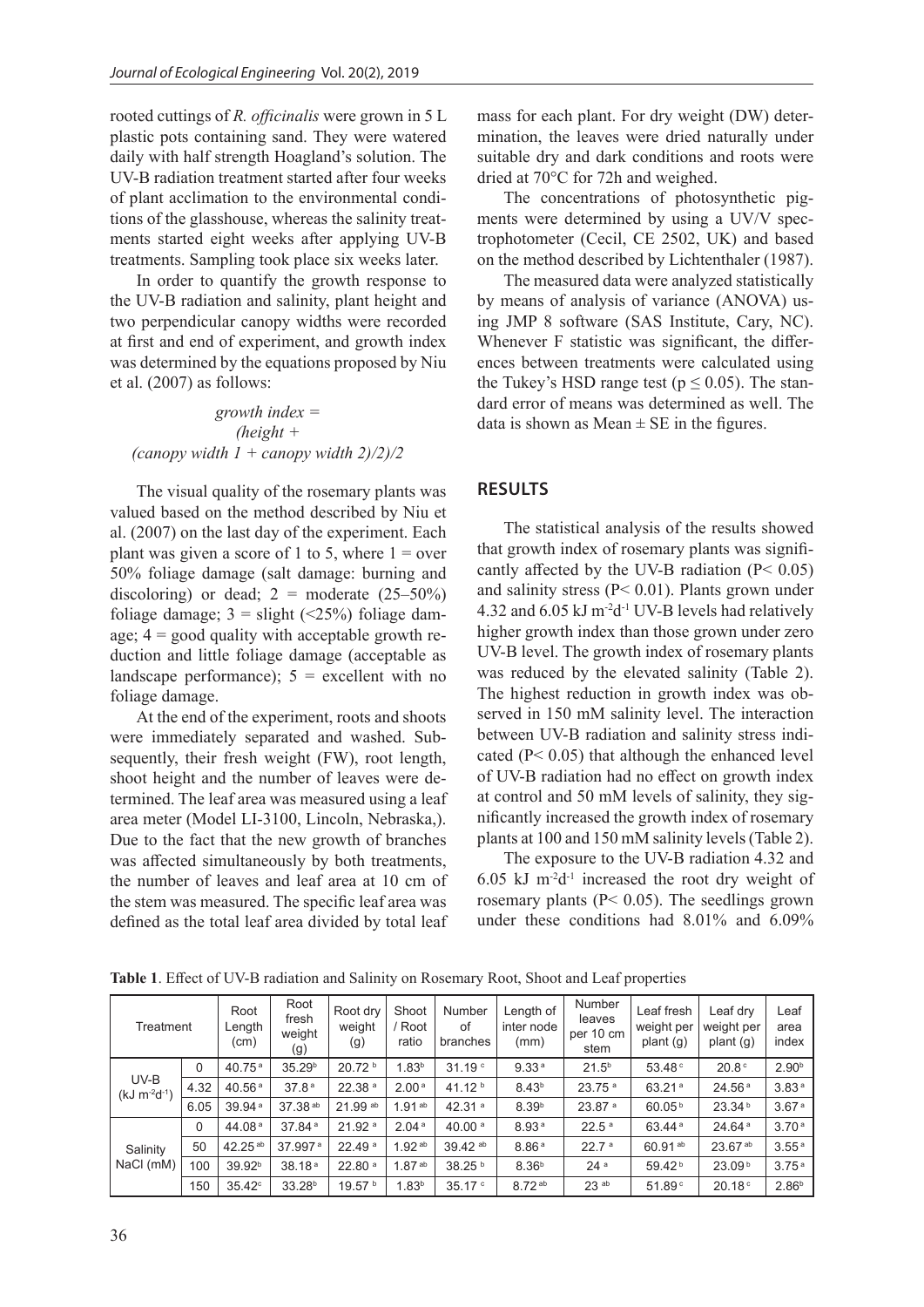| UV-B<br>$(kJ m^{-2}d^{-1})$ | Salinity<br>NaCl (mM) | Visual<br>score    | Growth<br>index (cm) | Shoot<br>fresh<br>weight (g) | Length of<br>axillary<br>shoots<br>(cm) | Leaf<br>length<br>(mm) | Leaf<br>width<br>(mm) | Leaf<br>thickness<br>(mm) | Leaf area<br>per 10 cm<br>stem $(cm2)$ | Specific<br>leaf area<br>$\left( \text{cm}^2 \text{g}^{\text{-1}} \right)$ |
|-----------------------------|-----------------------|--------------------|----------------------|------------------------------|-----------------------------------------|------------------------|-----------------------|---------------------------|----------------------------------------|----------------------------------------------------------------------------|
| $\Omega$                    | $\Omega$              | 5.00 <sup>a</sup>  | 67.75a               | 106.88 <sup>cd</sup>         | 19.44a                                  | 37.73a                 | 4.16 <sup>a</sup>     | 0.88e                     | 13.81 <sup>a</sup>                     | 35.79bc                                                                    |
|                             | 50                    | 5.00 <sup>a</sup>  | 67.21 abc            | $99.46^{\text{de}}$          | 19.56 <sup>a</sup>                      | 37.48 <sup>a</sup>     | 4.16 <sup>a</sup>     | 0.89 <sup>e</sup>         | 13.70 <sup>a</sup>                     | $35.41^{bc}$                                                               |
|                             | 100                   | 4.00 <sup>bc</sup> | 65.64 bcd            | 99.41 <sup>de</sup>          | 18.24 <sup>b</sup>                      | 36.24a                 | 4.07 <sup>a</sup>     | 1.04 <sup>d</sup>         | 12.91 <sup>a</sup>                     | 38.72 <sup>ab</sup>                                                        |
|                             | 150                   | 1.00 <sup>e</sup>  | 61.84 <sup>e</sup>   | $87.56$ <sup>f</sup>         | 16.88 <sup>c</sup>                      | 31.46 <sup>bcd</sup>   | $3.53^{bc}$           | 1.26 <sup>a</sup>         | 9.43 <sub>bcd</sub>                    | $31.25$ <sup>c</sup>                                                       |
| 4.32                        | 0                     | 5.00 <sup>a</sup>  | 67.70 <sup>ab</sup>  | 126.34 <sup>a</sup>          | 14.59 <sup>d</sup>                      | 32.79 <sup>b</sup>     | 3.60 <sup>b</sup>     | 1.09 <sup>cd</sup>        | $10.10^{b}$                            | 39.29 <sup>ab</sup>                                                        |
|                             | 50                    | 5.00 <sup>a</sup>  | 67.89 <sup>a</sup>   | 120.76 <sup>ab</sup>         | 14.27 <sup>d</sup>                      | $32.75^{b}$            | 3.58 <sup>b</sup>     | 1.10 <sup>bcd</sup>       | 10.03 <sup>b</sup>                     | 39.30 <sup>ab</sup>                                                        |
|                             | 100                   | 4.50 <sup>ab</sup> | 67.09 abc            | $116.07^{bc}$                | 14.05 <sup>d</sup>                      | 32.27 bc               | 3.57 <sup>b</sup>     | 1.12 <sup>bcd</sup>       | $9.84^{bc}$                            | 40.59 $^{ab}$                                                              |
|                             | 150                   | $3.25^{bc}$        | 64.69 <sup>d</sup>   | $95.28$ <sup>ef</sup>        | 13.93 <sup>d</sup>                      | $30.60$ <sup>cd</sup>  | 3.47 <sup>bc</sup>    | 1.22 <sup>a</sup>         | 8.96 <sup>cd</sup>                     | 40.23 $^{ab}$                                                              |
| 6.05                        | $\mathbf 0$           | 5.00 <sup>a</sup>  | 67.52 <sup>ab</sup>  | 116.29 abc                   | 14.29 <sup>d</sup>                      | 31.47<br>bcd           | 3.48 <sup>bc</sup>    | $1.18$ abc                | 9.29 <sub>bcd</sub>                    | 39.28 ab                                                                   |
|                             | 50                    | 5.00 <sup>a</sup>  | 67.44 <sup>ab</sup>  | $115.45^{bc}$                | 14.16 <sup>d</sup>                      | 31.46<br>bcd           | 3.47 <sup>bc</sup>    | $1.18$ abc                | 9.26 <sub>bcd</sub>                    | 39.38 ab                                                                   |
|                             | 100                   | $4.75^{ab}$        | 66.84 abc            | $112.01^{bc}$                | 13.54 <sup>d</sup>                      | 31.42<br>bcd           | 3.46 <sup>bc</sup>    | $1.19^{ab}$               | 9.20 <sub>bcd</sub>                    | 43.00 $a$                                                                  |
|                             | 150                   | 3.00 <sup>d</sup>  | 65.20 <sup>cd</sup>  | 91.60 <sup>ef</sup>          | $13.55^{d}$                             | 30.02 <sup>d</sup>     | 3.37 <sup>c</sup>     | 1.27 <sup>a</sup>         | 8.50 <sup>d</sup>                      | 40.55 <sup>ab</sup>                                                        |

**Table 2**. Interaction between UV-B Radiation and salinity on visual quality and morphological parameters of rosemary plants

greater root dry weight, respectively (Table 1) than seedlings grown under zero. However, there was no significant difference in the root length under the UV-B radiation. On the other hand, the root length and root dry weight were negatively impacted by increasing salinity (P< 0.05). The lowest root length and root dry weight were observed in the plants treated with 150 mM NaCl in comparison to the control (Table 1).

The UV-B radiation treatments of 4.32 and  $6.05$  kJ m<sup>-2</sup>d<sup>-1</sup> increased the production of biomass in rosemary plants (P< 0.01). The plants grown under these conditions had 17.88% and 10.69% greater shoot biomass (Fig. 1) than the seedlings grown under zero (Fig. 1) On the other hand, the salinity stress reduced the shoot biomass (P< 0.01). The lowest shoot biomass was observed in the plants treated with 150 mM NaCl in comparison to control. The interaction between UV-B radiation and salinity stress showed that  $(P< 0.01)$ , UV-B treatments significantly increased the shoot biomass at 50 and 100 mM NaCl than seedlings grown under zero (Fig. 1).

Both UV-B radiation and NaCl salinity treatments significantly  $(P< 0.05)$  decreased the shoot height (Fig. 1). In rosemary plants grown under zero level UV-B radiation, the shoot height gradually reduced with increasing rates of salinity, compared to control.

In relation to the shoot/root ratio and number branches, both treatments acted in an opposing manner ( $P < 0.05$ ), the plants grown under two enhanced UV-B plots had relatively greater shoot/

root ratio compared to control plants, whereas, salinity treatments decreased the shoot/root ratio (Table 1). Additionally,  $6.05$  kJ m<sup>-2</sup>d<sup>-1</sup> UV-B irradiation caused a 35.7% increase in the number of branch than zero  $(P< 0.01)$ , whereas salinity stress (150 mM NaCl) decreased (12.07 %) in relation to control (Table 1).

The length of axillary shoots and length of inter node significantly decreased under both enhanced UV-B radiation and NaCl salinity treatments. The interaction between UV-B radiation and salinity stress was showed that  $(P< 0.01)$ , UV-B treatments 4.32 and 6.05 kJ  $m<sup>-2</sup>d<sup>-1</sup>$  significantly moderated harmful effect of NaCl on length of axillary shoots (Table 2).

The leaf length and leaf width were significantly affected by the UV-B radiation and salinity stress (P< 0.01). Plants grown under 4.32 and 6.05 kJ m-2d-1 UV-B levels had relatively lower leaf length and leaf width compared to those grown under zero UV-B level. Additionally, these parameters were negatively impacted by salinity (Table 2). The lowest leaf length and leaf width was observed in 150 mM salinity level. A significant interaction between the effects of UV-B and salt treatments was found for leaf length and leaf width (P< 0.01). On the other hand, leaf thickness increased by increasing both UV-B radiation and salinity levels  $(P< 0.01)$ . The highest leaf thickness was observed in plant treatment by 150 mM salinity at all levels of UV-B radiation (Table 2).

Leaf fresh and dry weight per plant were significantly affected by both treatments (P< 0.01).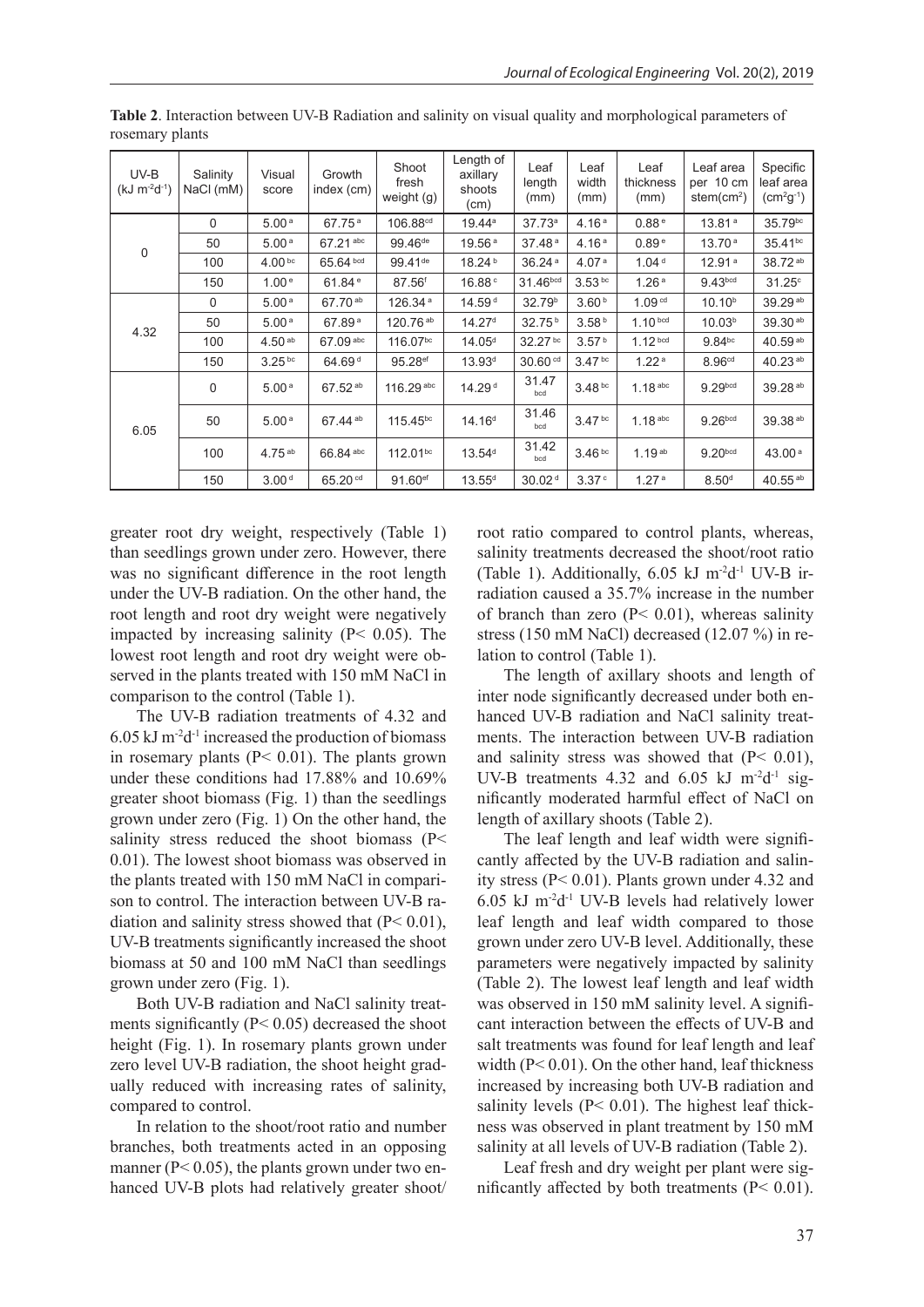

**Figure 1**. Interaction between UV-B Radiation and salinity on shoot biomass (a) and shoot height (b). Error bars represent the standard error.

The UV-B radiation and salinity stress acted in an opposing manner, the plants grown under enhanced UV-B plots had greater leaf fresh and dry weight compared to control plants (Table 1). The highest leaf fresh and dry weight were observed in plant grown under  $4.32 \text{ kJ m}^2d^{-1}$ . With increases of the UV-B radiation level to  $6.05$  kJ m<sup>-2</sup>d<sup>-1</sup>, leaf fresh and dry weight relatively decreased. On the other hand, the salinity stress decreased leaf fresh and dry weight. The highest leaf fresh and dry weight were observed at control level. With increasing levels of salinity, leaf fresh and dry weight gradually decreased (Table 1).

Both UV-B radiation  $(P< 0.01)$  and NaCl salinity (P< 0.05) treatments induced a significant increase in the number leaves per 10 cm stem. Enhanced UV-B irradiation 4.32 and  $6.05$  kJ m<sup>-2</sup>d<sup>-1</sup> caused an increase 10.46 and 11.05 % in number leaves per 10 cm stem, respectively, than zero. Whereas, salinity stress (100 mM NaCl) increased  $(6.67 \%)$  its than control (Table 1).

Means in each column, for each factor with the same letters are not significantly different using HSD ( $P \leq 0.05$ )

The UV-B radiation and salinity stress reduced the leaf area per 10 cm stem  $(P< 0.01)$ . The plants grown under zero level of UV-B produced larger leaves than plants grown under other UV-B treatments. On the other hand, the least leaf area was observed in 150 mM salinity level (Table 2). The plants grown under enhanced UV-B radiation 4.32 and  $6.05 \text{ kJ m}^{-2}$ d<sup>-1</sup> levels had greater specific leaf area than the plants grown under zero UV-B level (P< 0.01). Additionally, specific leaf area was significantly affected by salinity treatments (P< 0.05). Plants treatment by 100 mM salinity had relatively greater specific leaf area (Table 2). With increases salinity to 150 mM, the specific leaf area decreased; however, it was not significant compared to the plant treatment by control and 50 mM salinity. The leaf area index was significantly affected by both treatments (P< 0.01).

Means in each column followed by the same letters are not significantly different using HSD  $(P< 0.05)$ .

The plants grown under two enhanced UV-B plots had relatively greater leaf area index than the control plants (Table 1). In contrast, 150 mM salinity treatment decreased the leaf area index (Table 3). The interaction between UV-B radiation and salinity stress was shown that enhanced UV-B levels (4.32 and  $6.05 \text{ kJ m}^{-2}$ d<sup>-1</sup>) significantly moderated the harmful effect of NaCl on leaf area per 10 cm stem and specific leaf area (Table 2).

The effect of enhanced UV-B radiation (4.32 and 6.05 kJ m-2 d-1) in respect of chlorophyll a (*Chl a*), and total chlorophyll (*T-Chl*) was found nonsignificant. However, the content of chlorophyll b (*Chl b*) decreased at both levels of enhanced UV-B radiation compared with zero (Fig. 2). The content of photosynthetic pigments was negatively impacted by increasing of salinity (Fig. 3). The plants grown under control and 50 mM NaCl produced higher concentrations of *a, b,* Total Chlorophyll and Total Carotenoids than those grown under other salinity levels.

The visual quality of rosemary was significantly affected by UV-B radiation and salinity stress  $(P< 0.01)$ . The plants grown under plots with zero level of UV-B had excellent visual scores with no foliage damage, at control and 50 mM salinity levels (Table 1). However, leaf injury increased with rising level of NaCl concentration. The visual quality of plants under 100 mM salinity levels was slightly decreased, which were acceptable as landscape performance (Table 2). With increased salinity level to 150 mM, the leaves of rosemary plants exhibited severe salt burn (over 50% foli-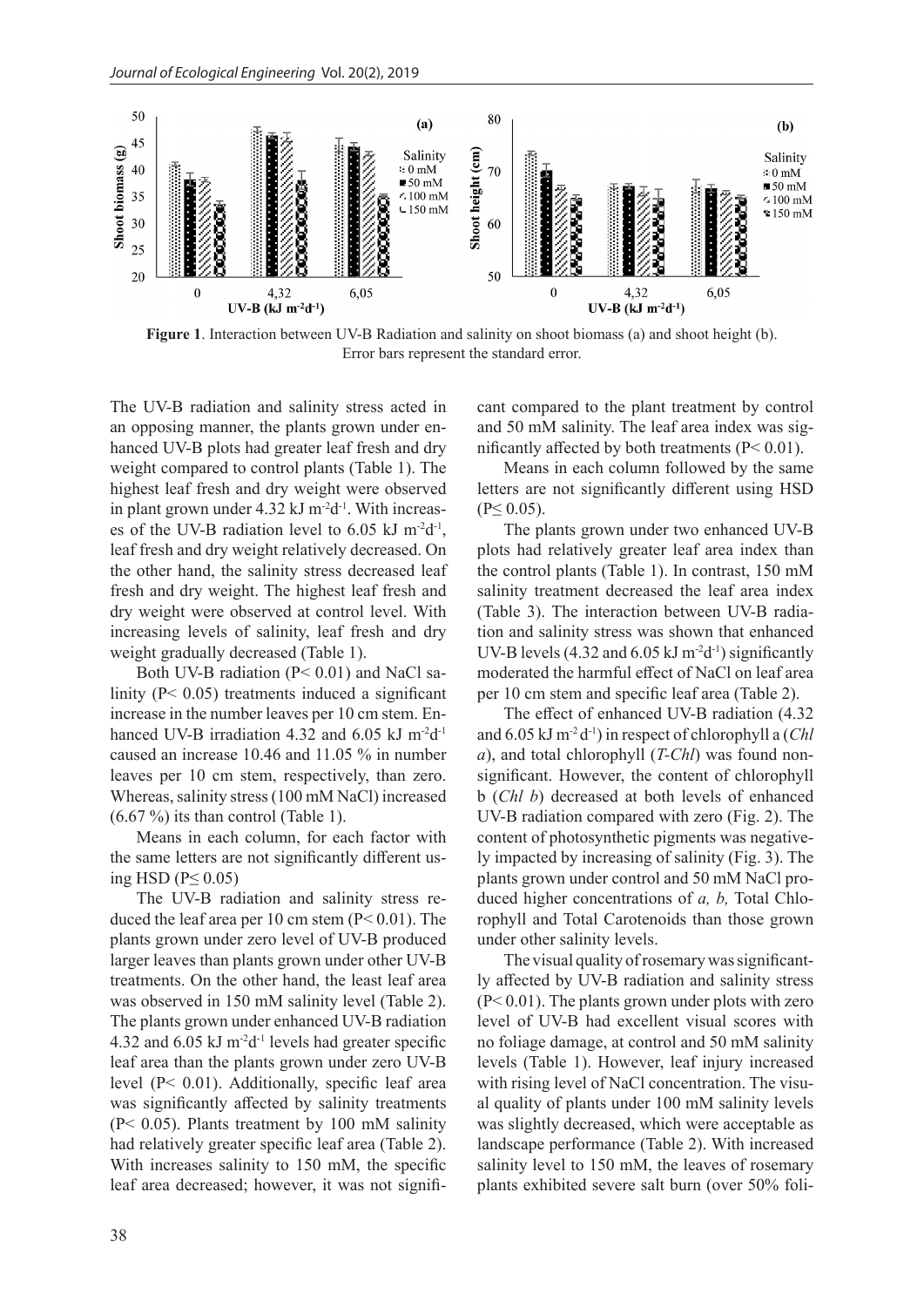

**Figure 2**. Effect of UV-B radiation on the Chlorophyll b concentration. Error bars represent the standard error



**Figue 3**. Effects of salinity on concentration of *a, b* and Total Chlorophyll. Error bars represent the standard error

age damage). On the other hand, the visual quality of plants improved by UV-B radiation. In the plots with enhanced level of UV-B radiation (4.32 and 6.05 kJ m-2d-1), plants had similar visual appearance and no differences were found in the leaves of rosemary at the control, 50 and 100 mM salinity levels (Table 2). However, leaves of plants exhibited slight (<25%) foliage damage at 150 mM salinity level, which were considered acceptable for landscape.

#### **DISCUSSION**

It has been reported that UV-B-induced morphological changes, is complex due to the variations in genotype and experimental conditions (Xu & Sullivan, 2010). A specific UV-B photoreceptor, UV RESISTANCE LOCUS 8 (UVR8), was identified (Rizzini *et al.* 2011). It is involved in the regulation of plant morphology, antioxidant defense system and accumulation of phenolic compounds under UV-B radiation (Hideg *et al.* 2013). However, the role of UVR8 in these UV-B-mediated morphophysiological changes remains poorly understood (Robson et al., 2015).

Although the sunlight does not penetrate significantly into soils, the biomass and morphology of belowground can be modified by ultraviolet B radiation. Several studies were carried out on the effects of UV-B radiation on root biomass but they were contradictory, some indicating increase in response to UV-B (Rinnan et al., 2006) others – a decrease (Rinnan et al., 2005; Zaller et al., 2002). The underlying mechanisms behind these seemingly contradictory responses are not known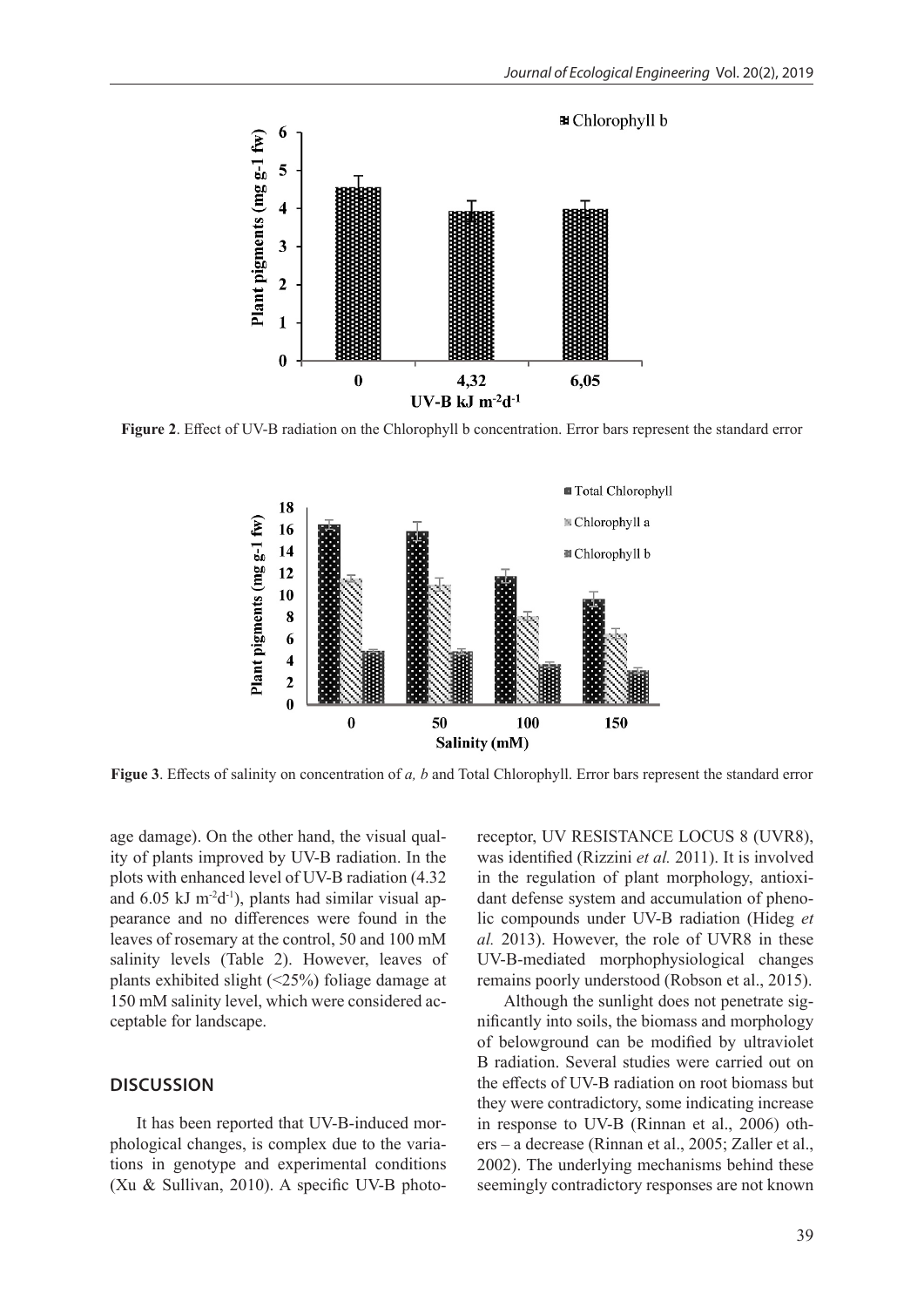but may be due to diversity of plant tissue or experimental conditions (Caldwell et al., 2007). However, in our experiment, root fresh and dry weight and shoot/root ratio slightly increased. This could be due to positive effect of UV-B radiation on shoot growth and greater allocation of resources to the root zone.

A relative decrease in shoot biomass production with increases UV-B radiation level to  $6.05$  kJ m<sup>-2</sup>d<sup>-1</sup>, could be a consequence of lower photosynthesis and disturbances in enzyme activities and carbohydrate partitioning (Gaberscik et al., 2002). In addition, the UV-B induced changes in DNA and plant growth regulators could be probably molecular reasons for changes in plant biomass production.

It was demonstrated that indole-3-acetic acid (IAA) could be destroyed directly by ultraviolet radiation or its activity can be reduced by an interaction with the flavonoid quercetin (Hollosy, 2002 and Roro et al., 2017). These changes in IAA and ferulic acid concentrations could be the main cause of reduced cell elongation in response to UV-B (Hopkins et al., 2002). In addition, the change in plant height and branching are characteristics of loss of apical dominance, which could be caused by the reduction of IAA activity (Rozema et al., 2001). Furthermore, the UV-B radiation inhibited the shoot elongation and leaf expansion depended on UV-B modulation of GA metabolism in shoot apices and young leaves (Hayes et al., 2014 and Roro et al., 2017).

Hopkins et al. (2002) reported that the reduction in leaf growth could be due to an effect of UV-B on the rate and duration of both cell division and elongation. Zaremba et al., (1984) presumed that disruption of microtubule formation due to absorbance of UV by tubulin is one of the mechanisms that could be delayed by cell division.

Most salinity adaptive mechanisms in plants are associated with morphological and anatomical changes (Acosta-Motos et al., 2017). Cell division and elongation could be inhibited directly or indirectly by salinity (Manchanda and Garg, 2008). Plants ability to water uptake by roots inhibited by salinity and this leads to slower growth (Munns, 2005). Water deficit under saline conditions, which is caused by low osmotic potentials, could lead to decreases of cell turgor pressure. This is the major cause of inhibition of plant cell elongation under salinity (Manchanda and Garg, 2008). Reduction in cell elongation and cell division could lead to slower leaf appearance and

smaller final size (Munns and Tester, 2008). Reduction in the leaf area could be considered as an avoidance mechanism, which reduces the water loss by transpiration when the stomata are closed (Acosta-Motos et al., 2017). It was also reported that salt accumulation in the old leaves accelerates cell death and thus decreases the supply of carbohydrates and plant growth regulators to the meristematic regions, consequently inhibiting growth. In fact, plant growth is decreased by a reduction in the photosynthesis rate and by an excessive uptake of salts. (Azza Mazher et al., 2007 and Acosta-Motos et al., 2017).

Reduction in the chlorophyll contents under high ultraviolet radiation may be due to the inhibition of its biosynthesis or degradation of these pigments and their precursors (Agrawal and Rathore, 2007). It has been reported that the reduction in amount of chlorophyll could be due to the effect of UV-B on expression of genes encoding for chlorophyll binding proteins (Mishra et al., 2008). Marwood and Greenberg (1996) reported that the UV-B radiation resulted in a reduction in the amount of *Chl b* as compared to *Chl a* and suggested that high ultraviolet radiation may lead to the selective destruction of *Chl b* biosynthesis or degradation of its precursors. This is in agreement with the study Marwood and Greenberg (1996) and Enteshari et al. (2005) where enhanced UV-B radiation decreased chlorophyll *b* content.

It is known that the salinity stress leads to enhancing the production of ROS (pessarakli, 2010). Accumulation of free oxygen radicals in plant cells under stress leads to peroxidation of unsaturated fatty acids of thylakoid membranes and consequently chlorophyll degradation enhanced (Miller et al., 2010). It was also reported that reduction in the amount of chlorophyll in salinized plants could be related to increased activity of the chlorophyll degrading enzyme chlorophyllase (Reddy and Vora, 1986). Kiarostami et al. (2010), Tounekti et al. (2011) Ershad Langroudi and Sedaghathoor (2012), Abd El Lateef Gharib et al. (2014) reported similar findings related to photosynthetic pigments of the Rosemary plants under salinity stress.

Reduction in the visual quality could be related to the salt ions accumulation in leaves and degradation of chlorophyll. It was reported that high salinity level causes accumulation of Na<sup>+</sup> and Cl- ions in cells that frequently create toxicity and this lead to chlorosis and necrosis of leaves (Wahome et al., 2001; Acosta-Motos et al., 2017).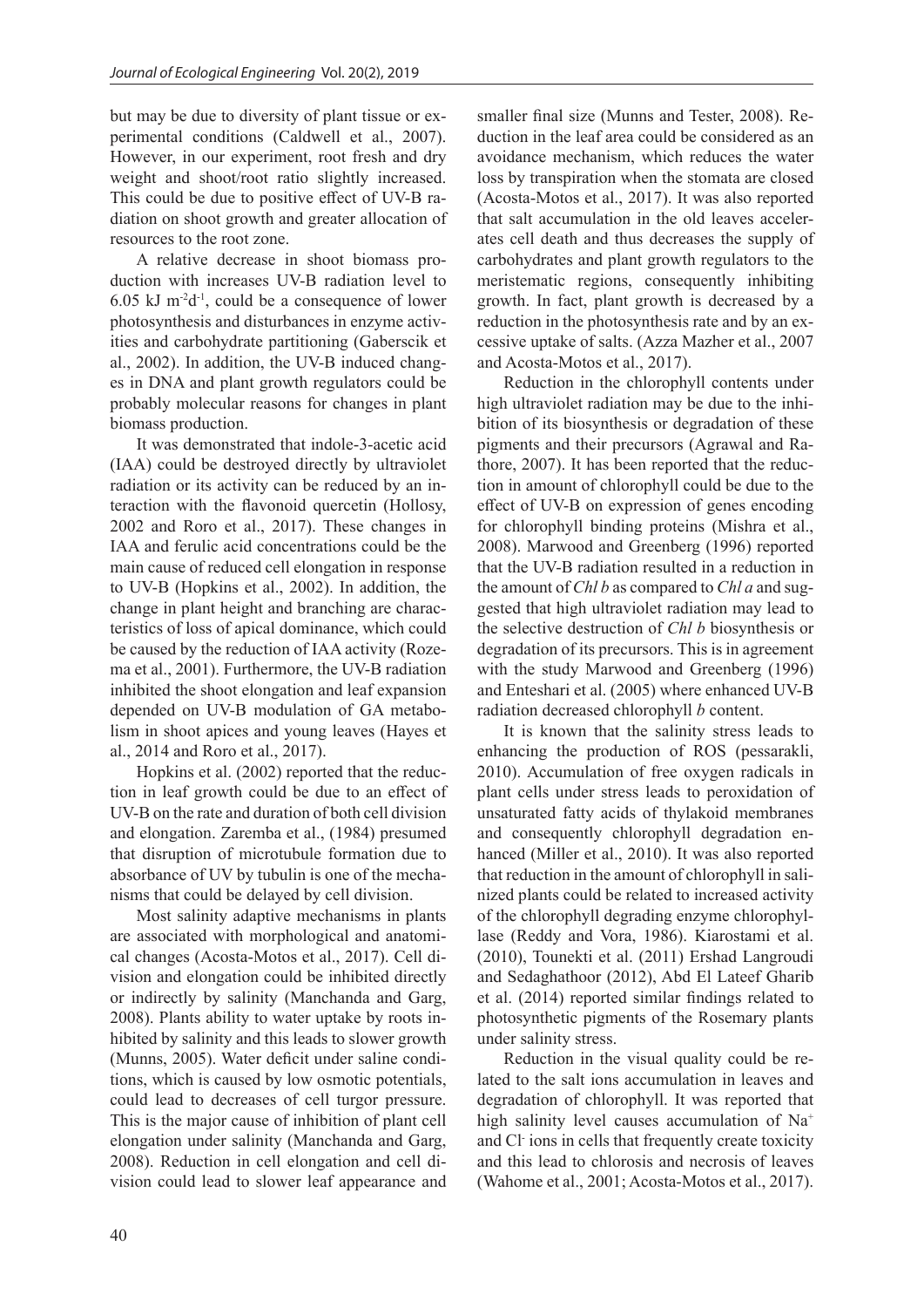In our experiment, the interaction between UV-B irradiation and salt stress demonstrated that rosemary plants exposed to UV-B radiation were less sensitive to salinity stress and had better visual quality than the plants not exposed to UV-B radiation. This could be due to cross-tolerance which also reported by Radyukina et al, (2012) in Artemisia (*Artemisia lercheana* Web.), common basil (*Ocimum basilicum* L.) and black cumin (*Nigella sativa* L.), Hamid et al., (2012) in mungbean (*Vigna radiata*) and Javadmanesh et al, (2012) in Mize (*Zea mays* L.).

It is widely accepted that co-occurring stress factors induce different signaling pathways, which share some components and common outputs. This could help plants to minimize the energy costs and create a flexible signaling network (Ben Rejeb et al., 2014). In addition, it has also been hypothesized that low ultraviolet B radiation leads to eustress (beneficial stress) and that stimuli specific signaling pathways pre-dispose plants to a state of low alert that includes activation of antioxidant defenses mechanisms (Hideg et al., 2013).

# **CONCLUSIONS**

Our results showed that the rosemary plant is resistant to UV-B radiation but relatively sensitive to salinity. As previously mentioned, for ornamental plants, being compact and free of foliar damage is more important than maximum growth. Therefore, the UV-B radiation and moderate salinity may have a potential benefit of acting as a growth retardant and improved aesthetic value. The interaction between ultraviolet radiation and salt stress confirmed the opinion that pre-exposure of the rosemary plants to UV-B radiation increased the plant resistance to salinity due to the activation of similar protective mechanisms. Our results suggested that if rosemary cuttings were exposed to UV-B irradiation in nursery or greenhouse before transplanting to main location, the plant resistance to salinity stress improved due to cross-tolerance. However, further studies are required to testify this concept.

# **REFERENCES**

1. Abd El Lateef Gharib F. Zeid I M. Salem M A H. Ahmed E Z. 2014. Effects of Sargassum latifolium Extract on Growth, Oil Content and Enzymatic Activities of Rosemary Plants under Salinity Stress. Life Science Journal, 11, 933–945.

- 2. Acosta-Motos J R. Ortuño M F. Bernal-Vicente A. Diaz-Vivancos P. Sanchez-Blanco M J. Hernandez J A. 2017. Plant Responses to Salt Stress: Adaptive Mechanisms. Agronomy, 7 (1), 18.
- 3. Agrawal S B. Rathore D. 2007. Changes in oxidative stress defense system in wheat (Triticum aestivum L.) and mung bean (Vigna radiate L.) cultivars grown with and without mineral nutrients and irradiated by supplemental Ultraviolet-B. Environmental and Experimental Botany, 59, 21–23.
- 4. Alarcón J J. Morales M A. Ferrández T. Sánchez-Blanco M J. 2006. Effects of water and salt stresses on growth, water relations and gas exchange in Rosmarinus officinalis. Journal of Horticultural Science and Biotechnology, 81, 845–853.
- 5. Azza Mazher A M. El-Quesni E M F. Farahat M M. 2007. Responses of ornamental plants and woody trees to salinity. World Journal of Agricultural Sciences, 3, 386–395.
- 6. Ben Rejeb I. Pastor V. Mauch-Mani B. 2014. Plant Responses to Simultaneous Biotic and Abiotic Stress: Molecular Mechanisms. Plants, 3, 458–475.
- 7. Caldwell M M. Bornman J F. Ballares C L. Flint S D. Kulandaivelu G. 2007. Terrestrial ecosystems, increased solar ultraviolet radiation, and interactions with other climate change factors. Photochemical and Photobiological Sciences, 6: 252–266.
- 8. Dubé S L. Bornman J F. 1992. Response of spruce seedlings to simultaneous exposure to ultraviolet-B radiation and cadmium. Plant Physiology and Biochemistry, 30, 761–767.
- 9. Enteshari Sh. Kalantari Kh. Ghorbanli M. Torkzadeh M. 2005. The effect of different bands of ultraviolet radiation on pigments content in Glycine max L. Iranian Journal of Plant Biology, 18 (1), 77–84.
- 10. Ershad Langroudi M. Sedaghathoor S. 2012. Effect of Different Media and Salinity Levels on Growth Traits of Rosemary (Rosmarinus officinalis L.). American-Eurasian Journal Agriculture & Environmental Science, 12 (9), 1134–1142.
- 11. Fedina I. Grigorova I. Georgieva K. 2003. Response of barley seedlings to UV-B radiation as affected by NaCl. Journal of Plant Physiology, 160, 205–208.
- 12. Gaberscik A. Voncina M. Trost T. Germ M. Bjorn L O. 2002. Growth and production of buckwheat (Fagopyrum esculentum) treated with reduced, ambient and enhanced UV-B radiation. Journal of Photochern and Photobiol. B: Biology, 66, 30–36.
- 13. Grammatikopoulos G. Drilias P. Kyparissis A. Petropoulou Y. Manetas Y. 2001. Reduction of ambient UV-B radiation does not affect growth but may change the flowering pattern of Rosmarinus offici-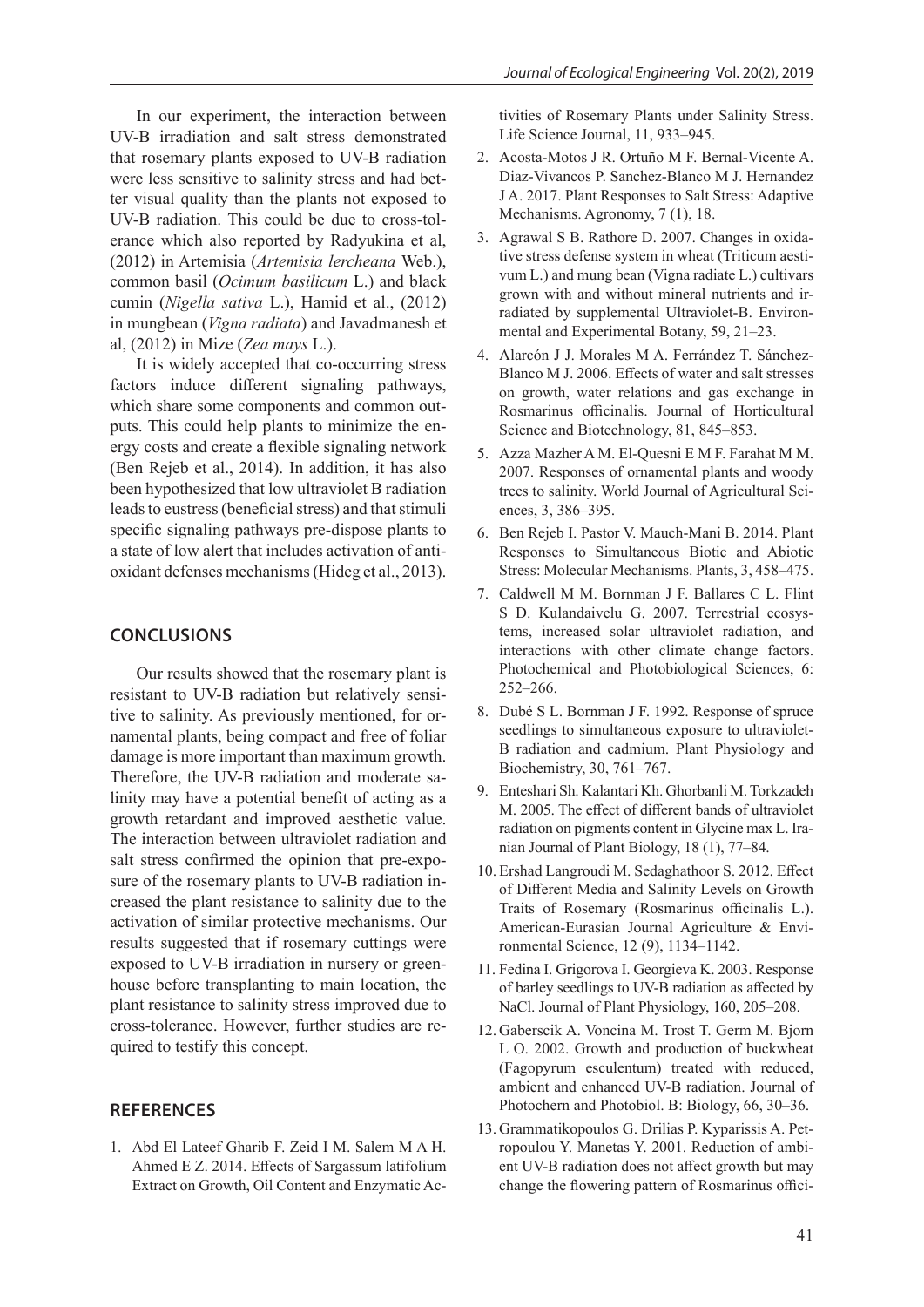nalis L. Plant Ecology, 154, 119–122.

- 14. Hamid N. Hussain H. Jawaid F. Rahman A. 2012. Short term exposure of UV-B radiation enhances salinity tolerance in vigna radiate. Pakistan Journal of Botany, 44 (2): 841–844.
- 15. Hayes S. Velanis C. N. Jenkins G I. Franklin K A. 2014. UV-B detected by the UVR8 photoreceptor antagonizes auxin signaling and plant shade avoidance. Proc. Natl. Acad. Sci. USA. 111 (32), 11894–11899.
- 16. Hejazi Mehrizi M. Shariatmadari H. Khoshgoftarmanesh A H. Dehghani F. 2012. Copper Effects on Growth, Lipid Peroxidation, and Total Phenolic Content of Rosemary Leaves under Salinity Stress. Journal of Agriculture Science and Technology, 14, 205–212.
- 17. Hideg E. Jansen M A K. Strid A. 2013. UV-B exposure, ROS, and stress: inseparable companions or loosely linked associates? Trends in Plant Science, 18, 107–115.
- 18. Hofmann R W. Campbell B D. Bloor S J. Swinny E E. Markham K R. Ryan K G. Fountain D W. 2003. Responses to UV-B radiation in Trifolium repens L. physiological links to plant productivity and water availability. Plant, Cell and Environment, 26, 603–612.
- 19. Hollosy F. 2002. Effects of ultraviolet radiation on plant cells. Micron, 33, 179–197.
- 20. Hopkins L. Bond M A. Tobin A K. 2002. Ultraviolet-B radiation reduces the rates of cell division and elongation in the primary leaf of wheat (Triticum aestivum L.cv. Maris Huntsman). Plant, Cell & Environment, 25(5), 617–624.
- 21.Javadmanesh S. Rahmani F. Pourakbar L. 2012. UV-B Radiation, Soil Salinity, Drought Stress and Their Concurrent Effects on Some Physiological Parameters in Mize Plant. American-Eurasian Journal of Toxicological Sciences, 4 (4), 154–164.
- 22. Kataria S. Jajoo A. Guruprasad K N. 2015. Impact of increasing Ultraviolet-B (UV-B) radiation on photosynthetic processes. Journal of Photochemistry and Photobiology B: Biology, 137, 55–66.
- 23. Kiarostami Kh. Mohseni R. Saboora A. 2010. Biochemical changes of Rosmarinus officinalis under salt stress. Journal of Stress Physiology & Biochemistry, 6, 114–122.
- 24. Lichtenthaler K H. 1994. Chlorophyll and carotenoids pigments of photosynthetic biomembrances. Methods in Enzymology, 148, 350–382.
- 25. Luis J C. Martin P R. Valdes G F. 2007. UV-B radiation effects on foliar concentrations of rosmarinic and carnosic acids in rosemary plants. Food Chemistry, 101, 1211–1215.
- 26. Mahajan S. Tuteja N. 2005. Cold, salinity and drought stresses: an overview. Archives of Bio-

chemistry and Biophysics, 444, 139–158.

- 27. Manchanda, G., Garg, N., 2008. Salinity and its effects on the functional biology of legumes. Acta Physiol Plant. 30, 595–618.
- 28. Marwood C A. Greenberg B M. 1996. Effect of Supplementary UVB Radiation on Chlorophyll Synthesis and Accumulation of Photosystems during Chloroplast Development in Spirodela oligorrhiza. Photochemistry and Photobiology, 64 (4), 664–670.
- 29. Mateu-Andrés I. Aguilella A. Boisset F. Currás R. Guara M. Laguna E. Marzo A. Puche M F. Pedrola J. 2013. Geographical patterns of genetic variation in rosemary (Rosmarinus officinalis) in the Mediterranean basin. Botanical Journal of the Linnean Society, 171, 700–712.
- 30. McKenzie R L. Aucamp P J. Bais A F. Bjorn L O. Iyas M. Madronichg S. 2011. Ozone depletion and climate change: impacts on UV radiation. Photochemical and Photobiological Sciences, 10, 182–198.
- 31. Miller G. Suzuki N. Ciftci-Yilmaz S. Mittler R. 2010. Reactive oxygen species homeostasis and signalling during drought and salinity stresses. Plant, Cell and Environment, 33, 453–467.
- 32. Mishra V. Srivastava G. Prasad S M. Abraham G. 2008. Growth, photosynthetic pigments and photosynthetic activity during seedling stage of cowpea (Vigna unguiculata) in response to UV-B and dimethoate. Pesticide Biochemistry and Physiology, 92, 30–37.
- 33. Munns R. 2005. Genes and salt tolerance: bringing them together. New Phytol, 167 (3), 645–663.
- 34. Munns R. Tester M. 2008. Mechanisms of salinity tolerance. Annual Review of Plant Physiology, 59, 651–681.
- 35. Niu G. Cabrera R I. 2010. Growth and physiological responses of landscape plants to saline water irrigation: A review. HortScience, 45:1605–1609.
- 36. Niu G. Rodriguez D S. 2007. Salinity Tolerance of Lupinus havardii and Lupinus texensis. Hort-Science, 42(3): 526–528.
- 37. Niu G. Rodriguez D S. Aguiniga L. 2007. Growth and landscape performance of ten herbaceous species in response to saline water irrigation. Journal of Environmental Horticulture, 25: 204–210.
- 38. Nogues S. Baker N. 2000. Effects of drought on photosynthesis in Mediterranean plants growing under enhanced UV-B radiation. Journal of Experimental Botany, 51, 1309–1317.
- 39. Ouhibi C. Attia H. Rebah F. Msilini N. Chebbi M. Aarrouf J. Urban L. Lachaal M. 2014. Salt stress mitigation by seed priming with UV-C in lettuce plants: Growth, antioxidant activity and phenolic compounds. Plant Physiology and Biochemistry, 83, 126–133.